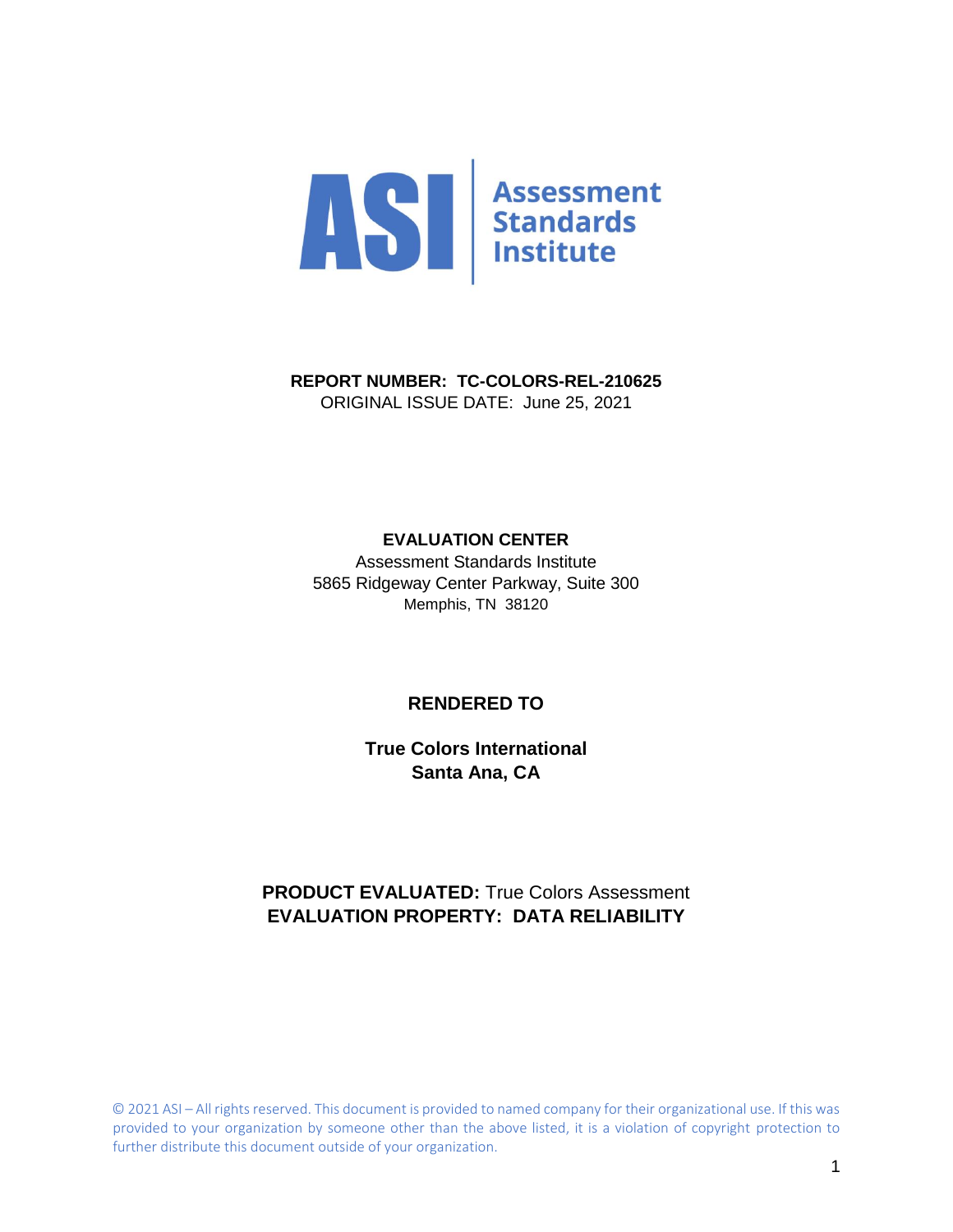

# **1. Table of Contents**

| 1. Table of Contents              | $\overline{2}$ |
|-----------------------------------|----------------|
| 2. Introduction                   | 3              |
| 3. Test Data Preparation          | 4              |
| 4. Testing and Evaluation Method  | 5              |
| 5. Testing and Evaluation Results |                |
| 6. Conclusions                    | 8              |
| 7. Document Review                | 8              |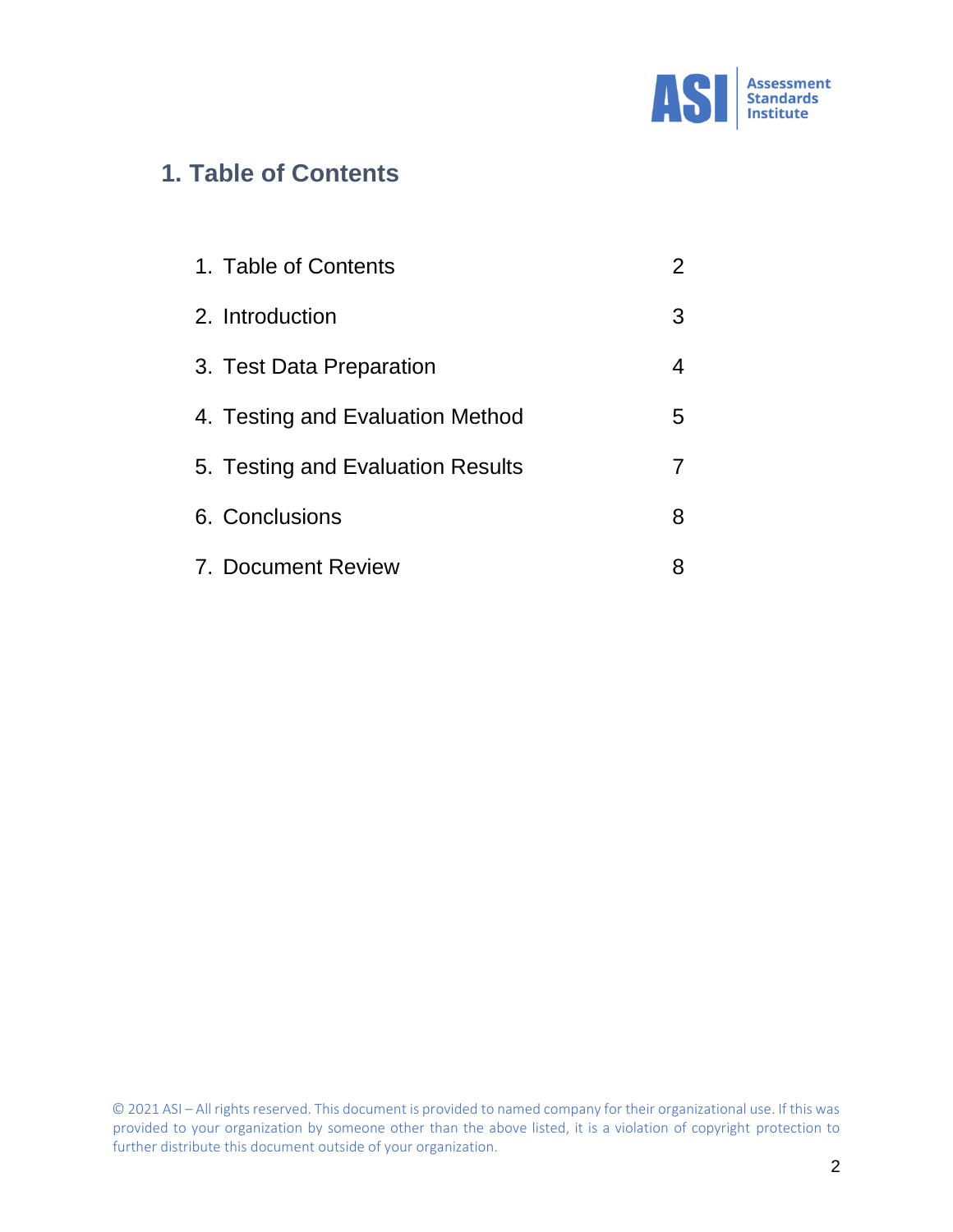

# **2. Introduction**

This document is provided as a tool for end-users of the True Colors Assessment to allow comparisons between the True Colors Assessment and other multi-dimensional models in the marketplace.

The True Colors instrument, and most similar instruments, are *ipsative* in design. That is, they are self-report inventories that measure *qualities* (traits) as individuals perceive those traits within themselves, and they ask the respondent to choose one trait at the exclusion of the others. This is done via either/or, most/least, or rank-order responses to the instrument. The result is *not* an absolute set of scores that would easily fit in a normative field, but rather a *relative* set of scores that applies to an individual's selfperception. The success of all self-report instruments depends on the insight, candor, honesty, and insight of the respondent. We will provide the essential types of statistical analysis herein, and we caution the reader to be aware of over-analyzing ipsative data. Some companies produce many pages of tables applying normative statistical rules to ipsative data, and we caution the reader to be aware of this. The True Colors assessment is not a *quantitative measure* (like levels of cholesterol or blood pressure), but rather a *qualitative measure* that an individual report about themselves.

### **APA Guidelines**

Evaluation was conducted in accordance with the Standards for Educational and Psychological Testing; developed jointly by the American Educational Research Assn. (AERA), American Psychological Association (APA), and the National Council on Measurement in Education (NCME).

### **Evaluation Dates**

- Data evaluation began June 17, 2021.
- Data evaluation was completed on June 25, 2021.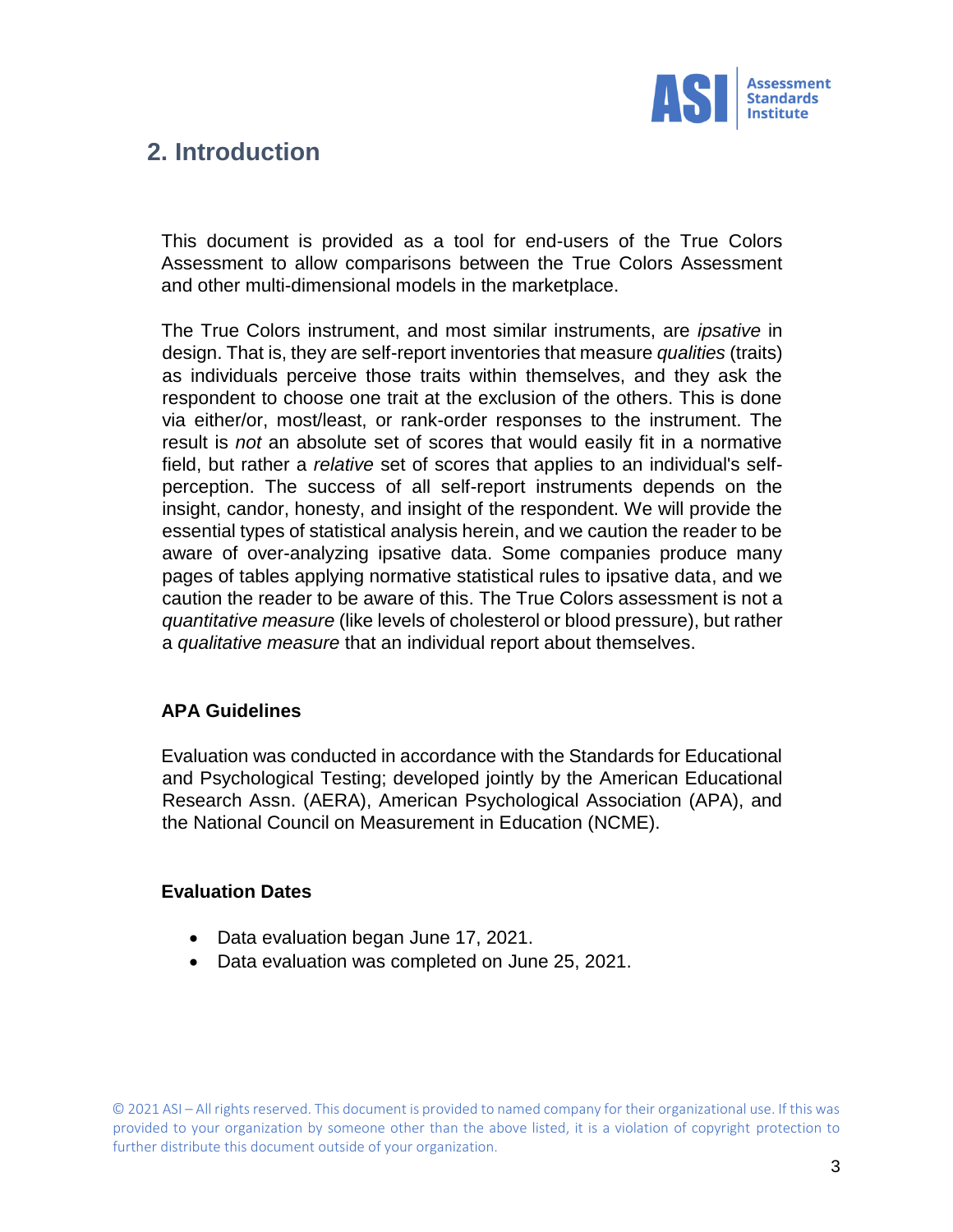

# **3. Test Data Preparation**

### **3.1 SAMPLE SELECTION**

Sample data was submitted to ASI directly from the client and were not independently selected for testing. Samples are requested to:

- Be a sufficient number to represent the general population.
- Be randomly selected.

The sample panels were received at the ASI Evaluation Center by email on June 3, 2021.

### **SAMPLE SIZE: N = 10,000**

### **3.2 DATA CLEANING**

Upon receipt of the samples at ASI, the data was downloaded and cleaned as follows:

- 1. **Missing Values** There were no missing values.
- 2. **Duplicates** Duplicate entries were removed if present.
- 3. **Categorization** Data was categorized and labeled by attribute type for the appropriate comparison.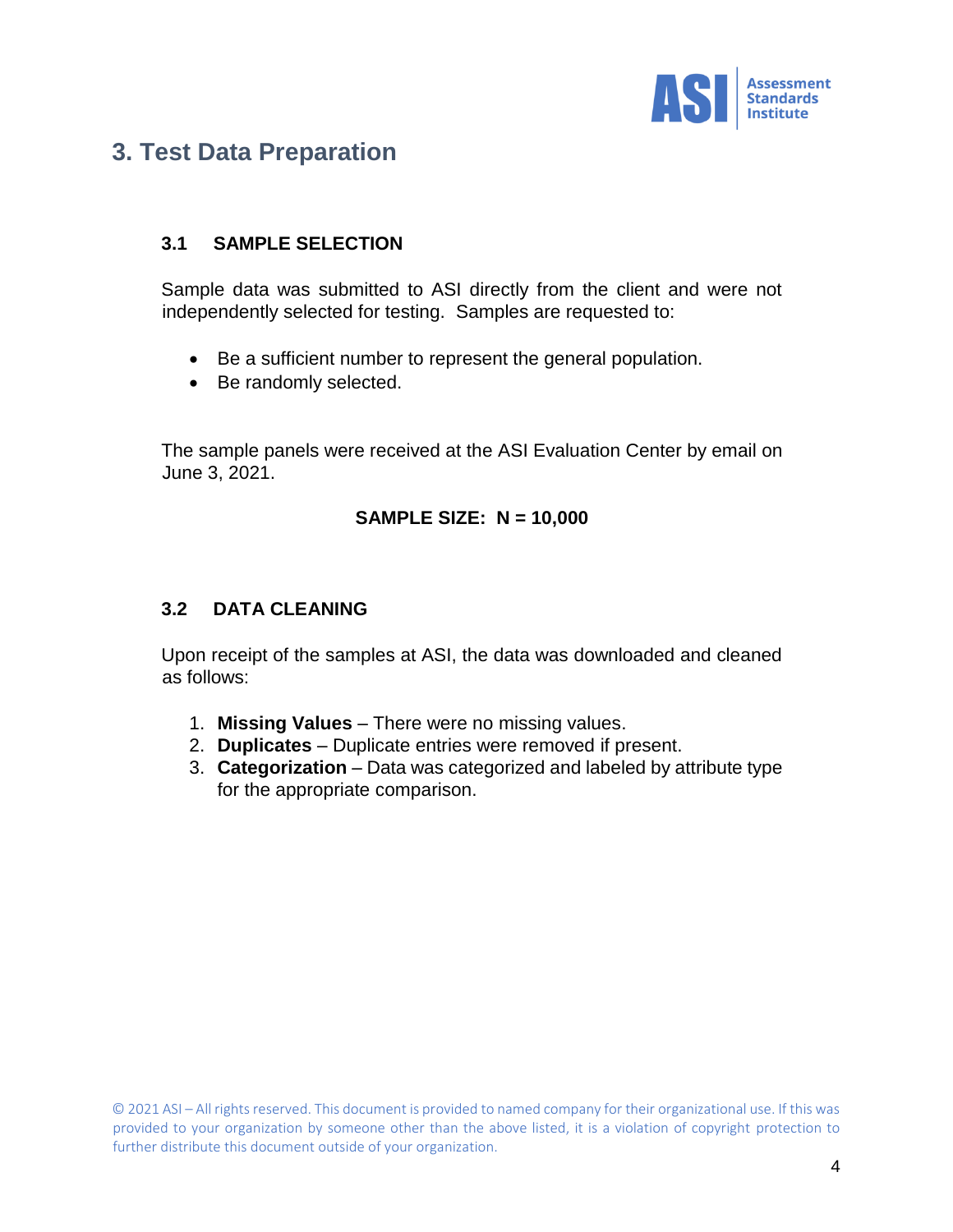

# **4. Testing and Evaluation Methods**

### **TEST STANDARDS**

Analysis of the data was conducted using standard statistical methods. The statistical method employed was:

• Cronbach's Alpha

### **Cronbach's alpha**

This technique is regarded as one of the most robust measures of reliability and presents the highest 'bar' from which to compare. The readers should note that Cronbach's alpha is the method selected by HRD Press authors and researchers for this instrument, because of its high standards. The reader is encouraged to compare reliability coefficients presented herein to other vendors, and also to ask those vendors which reliability formulas they used to compute their reliability coefficients.

Cronbach's alpha is a measure used to assess the reliability, or internal consistency, of a set of scale or test items. In other words, the reliability of any given measurement refers to the extent to which it is a consistent measure of a concept, and Cronbach's alpha is one way of measuring the strength of that consistency.

Cronbach's alpha is computed by correlating the score for each scale item with the total score for each observation (usually individual survey respondents or test takers), and then comparing that to the variance for all individual item scores: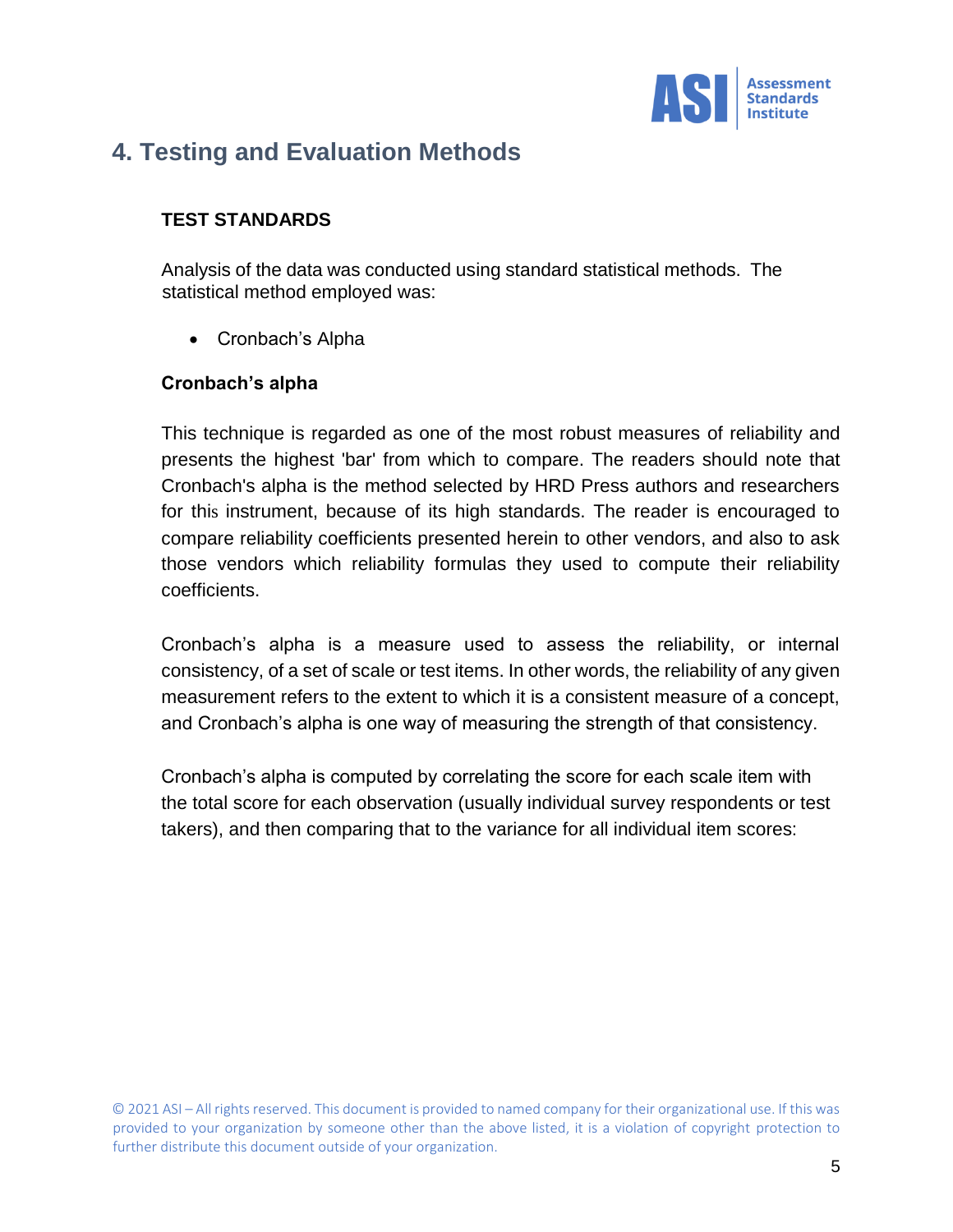

$$
\alpha=(\frac{k}{k\!-\!1})(1\!\!-\!\frac{\sum_{i=1}^k\sigma_{y_i}^2}{\sigma_x^2})
$$

 $...$  where:

 $k$  refers to the number of scale items

 $\sigma_w^2$  refers to the variance associated with item i

 $\sigma_x^2$  refers to the variance associated with the observed total scores

Cronbach's alpha is thus a function of the number of items in a test, the average covariance between pairs of items, and the variance of the total score.

The resulting alpha coefficient of reliability ranges from 0 to 1 in providing this overall assessment of a measure's reliability. If all of the scale items are entirely independent from one another (i.e., are not correlated or share no covariance), then alpha = 0; and, if all of the items have high covariances, then alpha will approach 1 as the number of items in the scale approaches infinity. In other words, the higher the alpha coefficient, the more the items have shared covariance and probably measure the same underlying concept.

Although the standards for what makes a "good" alpha coefficient are entirely arbitrary and depend on your theoretical knowledge of the scale in question, many methodologists recommend a minimum alpha coefficient between 0.70. Alpha coefficients that are less than 0.7 are usually unacceptable.

Researchers generally use the following guidelines to assess the data and help them interpret test-retest reliability coefficients:

- Coefficient below 0.70 are considered suspect, **Questionable**
- Coefficients above 0.70 to 0.80 are considered **Acceptable**
- Coefficients above 0.80 to 0.90 are considered **Very Good**
- Coefficients above 0.90 to 1.00 are considered **Excellent**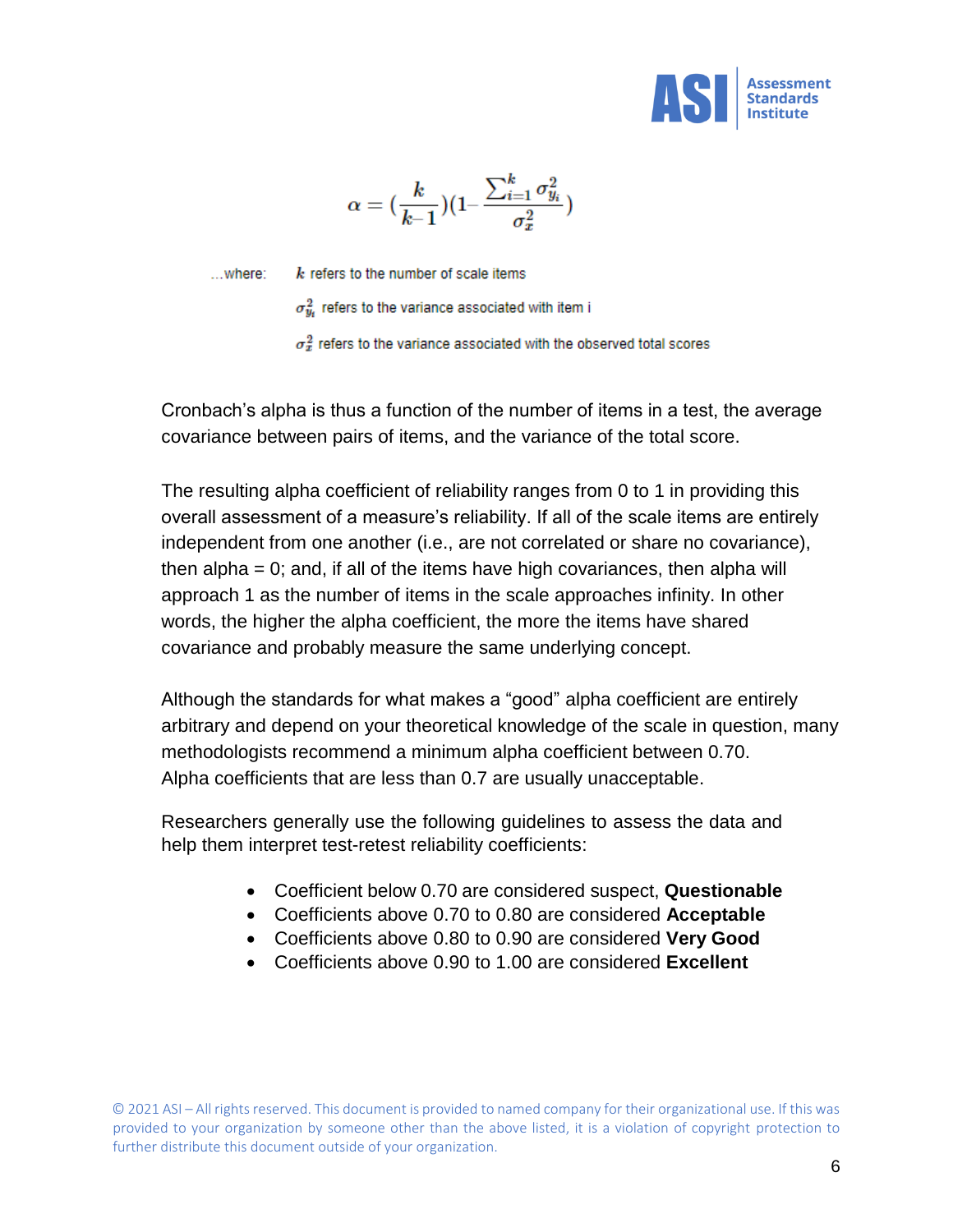

# **5. Testing and Evaluation Results**

## **Cronbach's Alpha Reliability: Table 1**

| <b>Source</b> | <b>Style</b> | <b>Alpha</b> | Ñ      |
|---------------|--------------|--------------|--------|
|               |              |              |        |
| NΡ            | Orange       | 0.88         | 10,000 |
| NΡ            | Gold         | 0.90         | 10,000 |
| NΡ            | Green        | 0.88         | 10,000 |
| NΡ            | <b>Blue</b>  | 0.89         | 10,000 |
|               |              |              |        |

## **Descriptive Statistics: Table 2**

| <b>Source</b> | <b>Style</b> | <b>Mean</b> | Var | <b>STD</b> | <b>Median</b> | N      |
|---------------|--------------|-------------|-----|------------|---------------|--------|
|               |              |             |     |            |               |        |
| TCI           | Orange       | 51.3        | 115 | 10.7       | 53.0          | 10,000 |
| TCI           | Gold         | 40.0        | 135 | 11.6       | 39.0          | 10,000 |
| TCI           | Green        | 39.0        | 120 | 10.9       | 47.0          | 10,000 |
| TCI           | <b>Blue</b>  | 135.1       | 121 | 11.0       | 43.0          | 10,000 |
|               |              |             |     |            |               |        |

\* NP denotes Not Provided

The review team at ASI applauds the instrument design team at True Colors for the exceptionally high Cronbach's Alpha scores achieved in our review. All four themes present in the Very Good to Excellent ranges, and we do not experience this consistently high level of alpha scores in many of the instruments that we review. These numbers indicate the precision by which the True Colors instrument design team engaged in order to produce these levels.